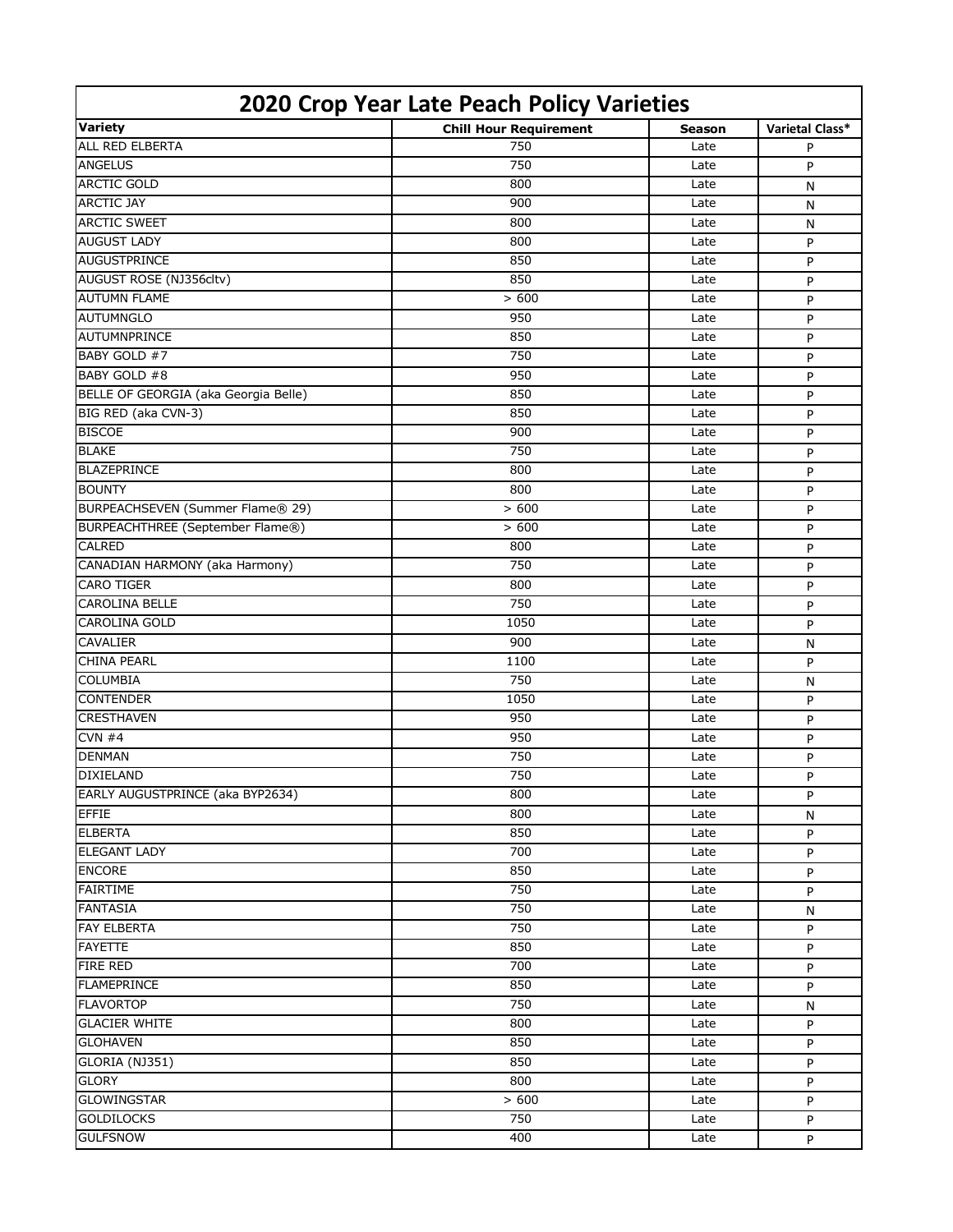| <b>Variety</b>                 | <b>Chill Hour Requirement</b> | <b>Season</b> | Varietal Class* |
|--------------------------------|-------------------------------|---------------|-----------------|
| <b>HALE HAVEN</b>              | 850                           | Late          | P               |
| <b>HARCREST</b>                | 850                           | Late          | P               |
| HARMONY (aka Canadian Harmony) | 750                           | Late          | P               |
| <b>HAVIS</b>                   | 750                           | Late          | P               |
| HONEY DEW HALE                 | 850                           | Late          | P               |
| INDIAN CLING (aka Indian Red)  | 850                           | Late          | P               |
| <b>INTREPID</b>                | 1000                          | Late          | P               |
| J.H. HALE                      | 850                           | Late          | P               |
| <b>JAYHAVEN</b>                | 850                           | Late          | P               |
| <b>JEFFERSON</b>               | 850                           | Late          | P               |
| <b>JERSEYGLO</b>               | 750                           | Late          | P               |
| <b>JERSEYQUEEN</b>             | 850                           | Late          | P               |
| <b>JIM DANDEE</b>              | 1000                          | Late          | P               |
| <b>JOHNNY T</b>                | 850                           | Late          | P               |
| <b>JULYPRINCE</b>              | 850                           | Late          | P               |
| <b>KLONDIKE WHITE</b>          | 700                           | Late          | P               |
| LA FELICIANA                   | 600                           | Late          | P               |
| LA JEWEL                       | 850                           | Late          | P               |
| <b>LAPREMIER</b>               | 1050                          | Late          | P               |
| <b>LAST CHANCE</b>             | 800                           | Late          | P               |
| <b>LAUROL</b>                  | 750                           | Late          | P               |
| LEGEND (CVN 6)                 | 850                           | Late          | P               |
| <b>LEXINGTON</b>               | 1000                          | Late          | N               |
| <b>LORING</b>                  | 800                           | Late          | P               |
| <b>MADISON</b>                 | 850                           | Late          | P               |
| <b>MAJESTIC</b>                | 750                           | Late          | P               |
| <b>MARQUEEN</b>                | 750                           | Late          | P               |
| <b>MARSUN</b>                  | 850                           | Late          | P               |
| MESSINA™ (see NJ352)           | > 600                         | Late          | P               |
| <b>MILAM</b>                   | 750                           | Late          | P               |
| <b>MONROE</b>                  | 750                           | Late          | P               |
| NECTARED #5                    | 850                           | Late          | N               |
| NJ352 (Messina™)               | > 600                         | Late          | P               |
| O'HENRY                        | 800                           | Late          | P               |
| <b>OUACHITA GOLD</b>           | 700                           | Late          | P               |
| <b>PARADE</b>                  | 800                           | Late          | P               |
| <b>PF 17</b>                   | > 600                         | Late          | P               |
| PF 20-007                      | > 600                         | Late          | P               |
| PF 22-007                      | >600                          | Late          | P               |
| PF <sub>23</sub>               | 650                           | Late          | P               |
| PF 24-007                      | 850                           | Late          | P               |
| <b>PF 24-C</b>                 | > 600                         | Late          | P               |
| PF 28-007                      | > 600                         | Late          | P               |
| PF 35-007                      | > 600                         | Late          | P               |
| PF BIG GEORGE                  | > 600                         | Late          | P               |
| PF LUCKY 24B                   | > 600                         | Late          | P               |
| <b>REDCHIEF</b>                | 750                           | Late          | N               |
| <b>REDGLOBE</b>                | 850                           | Late          | P               |
| <b>REDGOLD</b>                 | 850                           | Late          | N               |
| <b>REDKIST</b>                 | 750                           | Late          | P               |
| <b>REDSKIN</b>                 | 750                           | Late          | P               |
| <b>REDSUN</b>                  | 850                           | Late          | P               |
| RIO OSO GEM                    | 850                           | Late          | P               |
| <b>RUSTON RED</b>              | 800                           | Late          |                 |
| <b>RYAN SUN</b>                | 850                           | Late          | P               |
|                                |                               |               | P               |